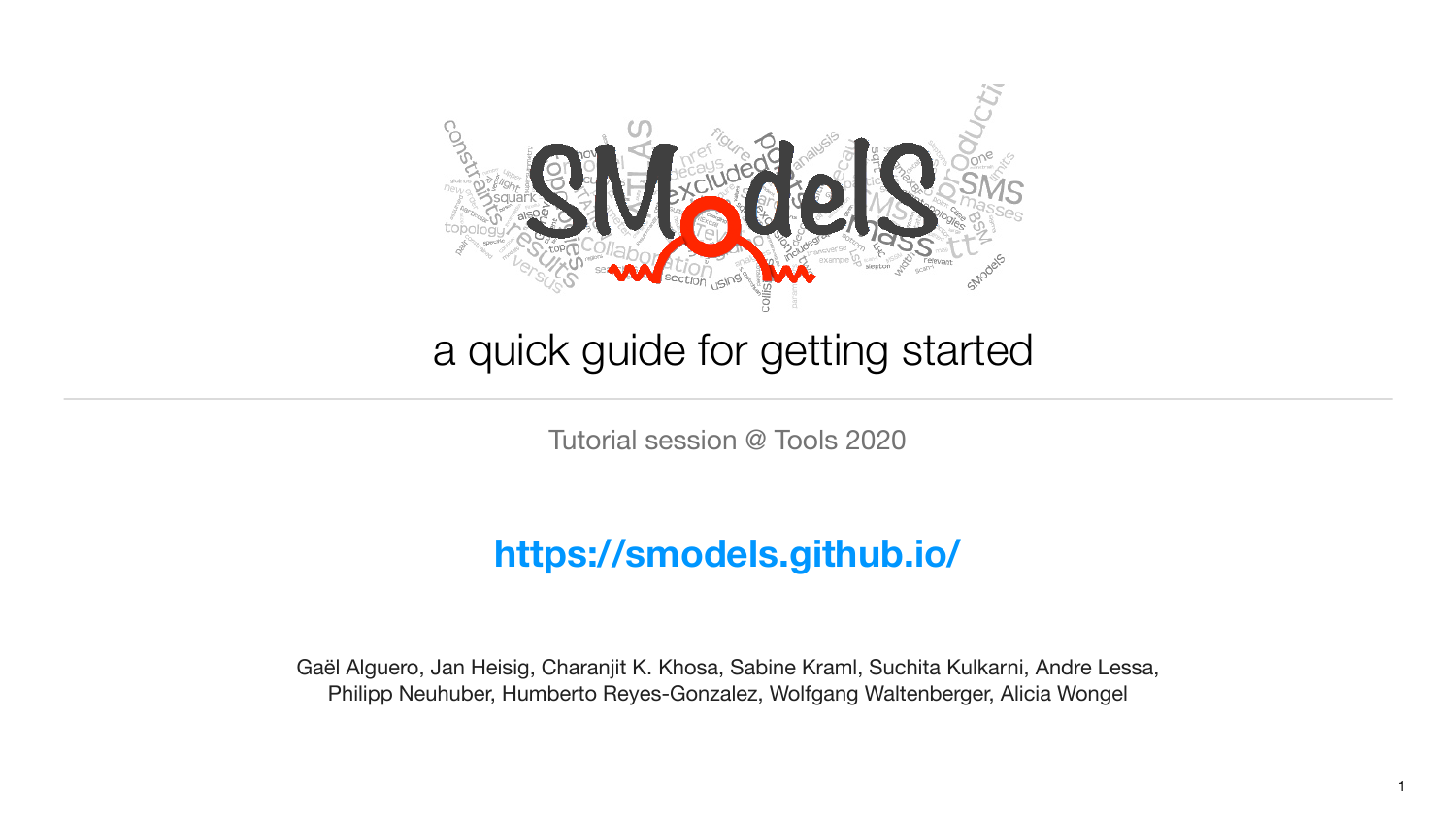# Everything you need is explained on **[smodels.github.io](https://smodels.github.io/)**

pypi package 1.2.4.post1 8 launch binder docs maste  $\Omega$  GitHub

- A detailed documentation is available in the **[online manual](http://smodels.readthedocs.io/)**
- 
- You may also want to check the [release notes](https://smodels.readthedocs.io/en/stable/ReleaseUpdate.html) and [known issues](https://github.com/SModelS/smodels/blob/master/KnownIssues)
- Here are the [list of analyses](https://smodels.github.io/docs/ListOfAnalyses) in the latest database version, the respective [validation plots](https://smodels.github.io/docs/Validation) and an **SMS dictionary** explaining the Tx names used by SModelS.
- A discussion of re-interpretation methods and tools, and recommendations about the presentation of results can be found in this [report](https://arxiv.org/abs/2003.07868) by the [LHC Reinterpretation Forum.](https://twiki.cern.ch/twiki/bin/view/LHCPhysics/InterpretingLHCresults)

• For instructions on how to install SModelS, check the **[installation](http://smodels.readthedocs.io/en/latest/Installation.html)** section in the manual.

### **Mailing lists:**

- For questions and comments, send an e-mail to: **[smodels-users@lists.oeaw.ac.at.](mailto:smodels-users@lists.oeaw.ac.at)**
- To receive updates and announcements, subscribe to **smodels-info**.



… and lots more useful infos ….



and in the talk "New developments in SModelS" by G. Alguero in this tutorial session.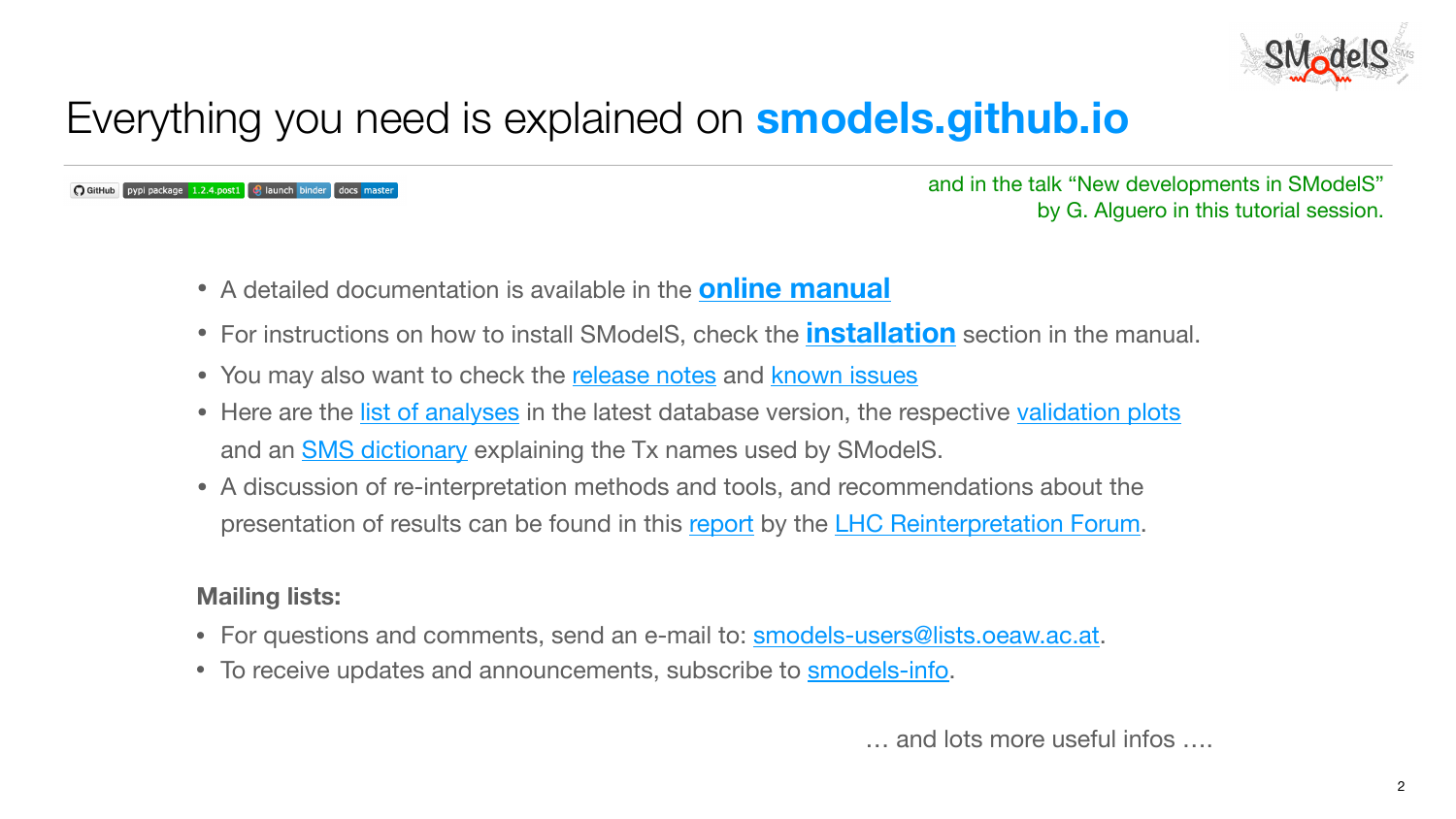## **Requirements**

SModelS is a Python package that requires **Python 2.6 or later; default is Python 3**. It depends on the following *external* **Python libraries**:

- unum>=4.0.0
- numpy>=1.13.0
- argparse
- requests>=2.0.0
- docutils>=0.3
- $scipy>=1.0.0$
- pyslha $>=$ 3.1.0
- pyhf $>=0.4.3$  ( $>=0.5.2$  recommended!)
- jsonpatch>=1.25
- jsonschema>=3.2.0

(+ recommended for pyhf: pytorch)

3

 These tools need not be installed separately, as the SModelS build system takes care of that.

The [database browser](https://smodels.readthedocs.io/en/latest/SModelSTools.html#databasebrowser) provided by [smodelsTools.py](https://smodels.readthedocs.io/en/latest/SModelSTools.html#smodelstools) requires [IPython](https://ipython.org/), while the [interactive plotter](https://smodels.readthedocs.io/en/latest/SModelSTools.html#interactiveplots) requires [plotly](https://plot.ly/python/) and [pandas](https://pandas.pydata.org/).





<https://smodels.readthedocs.io/en/latest/Installation.html>



The [cross section computer](https://smodels.readthedocs.io/en/latest/SModelSTools.html#xseccalc) provided by [smodelsTools.py](https://smodels.readthedocs.io/en/latest/SModelSTools.html#smodelstools) requires:

- [Pythia 8.2](https://arxiv.org/abs/1410.3012) (requires a C++ compiler) or [Pythia 6.4.27](http://arxiv.org/abs/hep-ph/0603175) (requires fortran)
- [NLL-fast](http://pauli.uni-muenster.de/~akule_01/nllwiki/index.php/NLL-fast) 1.2, 2.1, and 3.1 (requires a fortran compiler)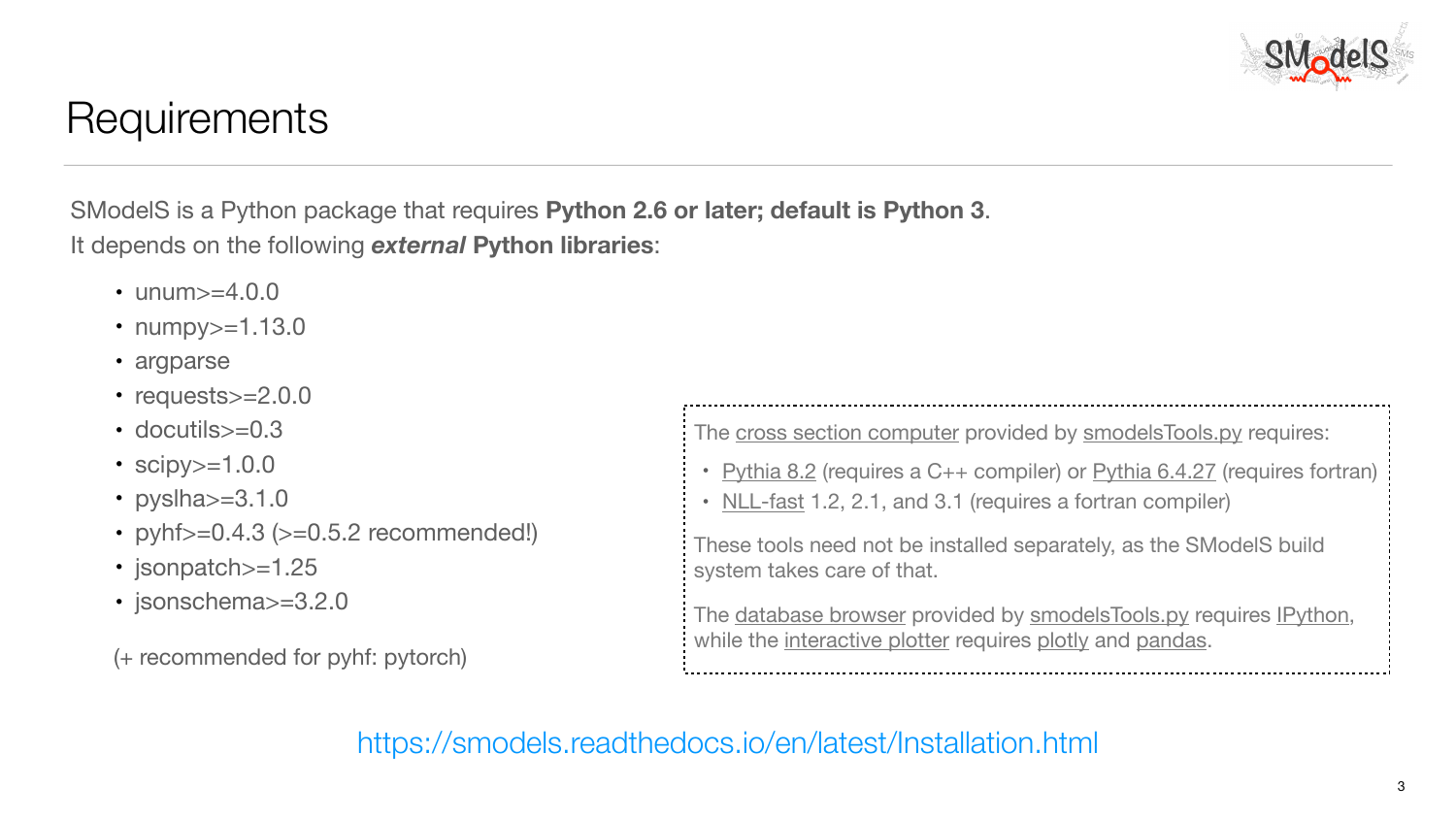### Standard installation

Download the code from <https://github.com/SModelS/smodels/releases> and extract it in a source directory, e.g.:

- > tar -zxvf smodels-1.2.4.tar.gz
- > cd smodels-1.2.4

then run

> make smodels (or: make FC=<path to fortran> smodels)

in the top-level directory. This will install the required dependencies (using pip install) and compile Pythia and NLL-fast.

In case the Python libraries cannot be successfully installed, the user can install them separately using his/her preferred method. Pythia and NLL-fast can also be compiled separately running make externaltools.



If the (MSSM) cross section computer is not needed, run instead

### > make smodels\_noexternaltools

4

<https://smodels.readthedocs.io/en/latest/Installation.html>



```
 Alternatively: 
• using python setuptools:
   setup.py install [--user]
• using pip:
    pip3 install [--user] smodels
```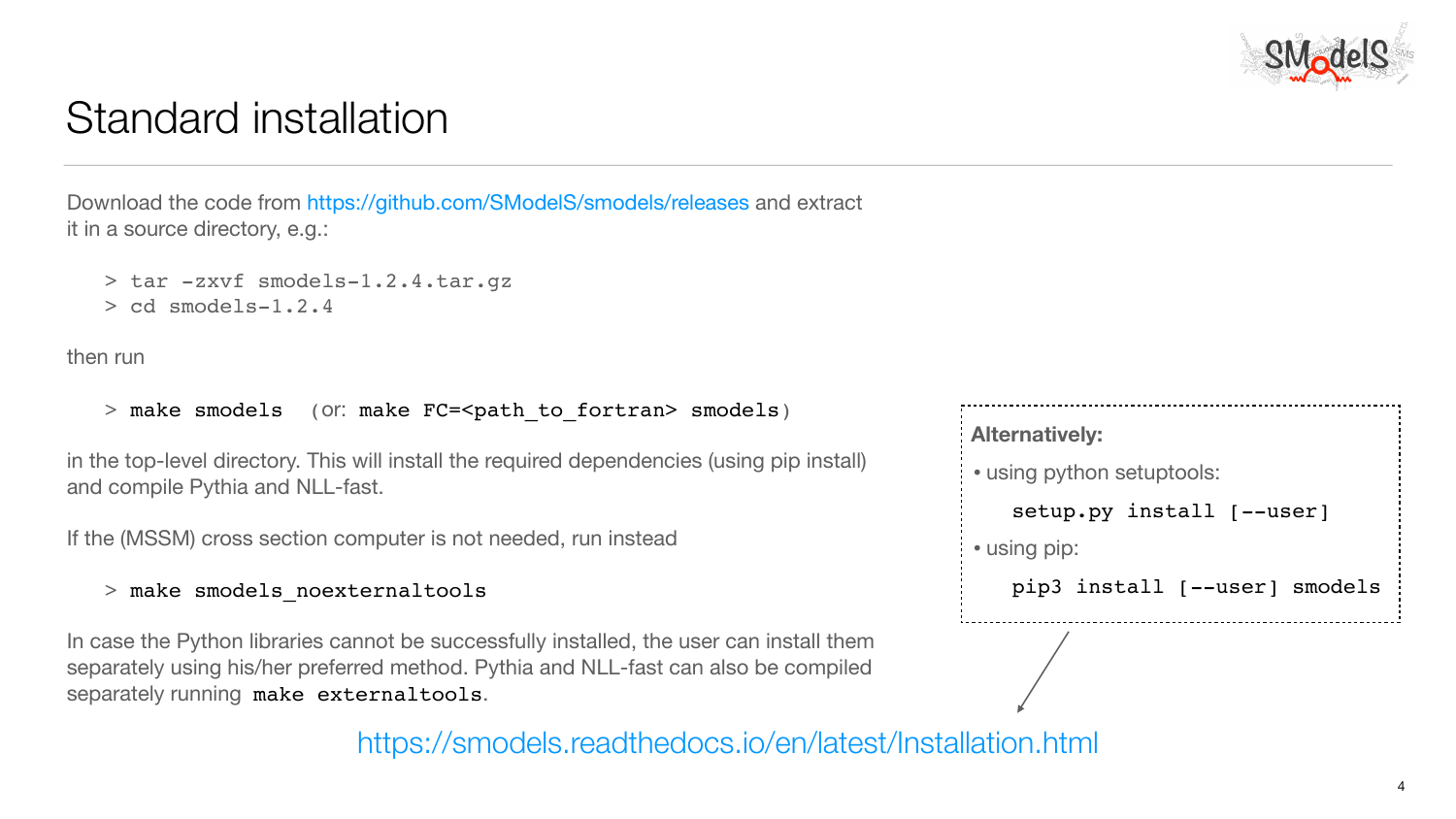# Using SModelS: runSModelS.py

5

<https://smodels.readthedocs.io/en/latest/RunningSModelS.html>





SModelS can take **SLHA files** (with masses, decay tables and *cross sections* ! ) **or LHE files** as input. It ships with a command-line tool runSModels.py, which reports on the SMS [decomposition](https://smodels.readthedocs.io/en/latest/Decomposition.html) and [theory predictions](https://smodels.readthedocs.io/en/latest/TheoryPredictions.html) in several [output formats](https://smodels.readthedocs.io/en/latest/RunningSModelS.html#smodelsoutput).

### **The usage of runSModelS is:**

- > ./runSModelS.py [-h] -f FILENAME [-p PARAMETERFILE] [-o OUTPUTDIR]
	- -h : show help message and exit
	- -f : SLHA or LHE input file(s); can be a directory
	- -p : name of parameters file (default is ./smodels/etc/parameters\_default.ini)
	- -o : output directory
	- other optional arguments: verbosity level, colored output, timeout, etc.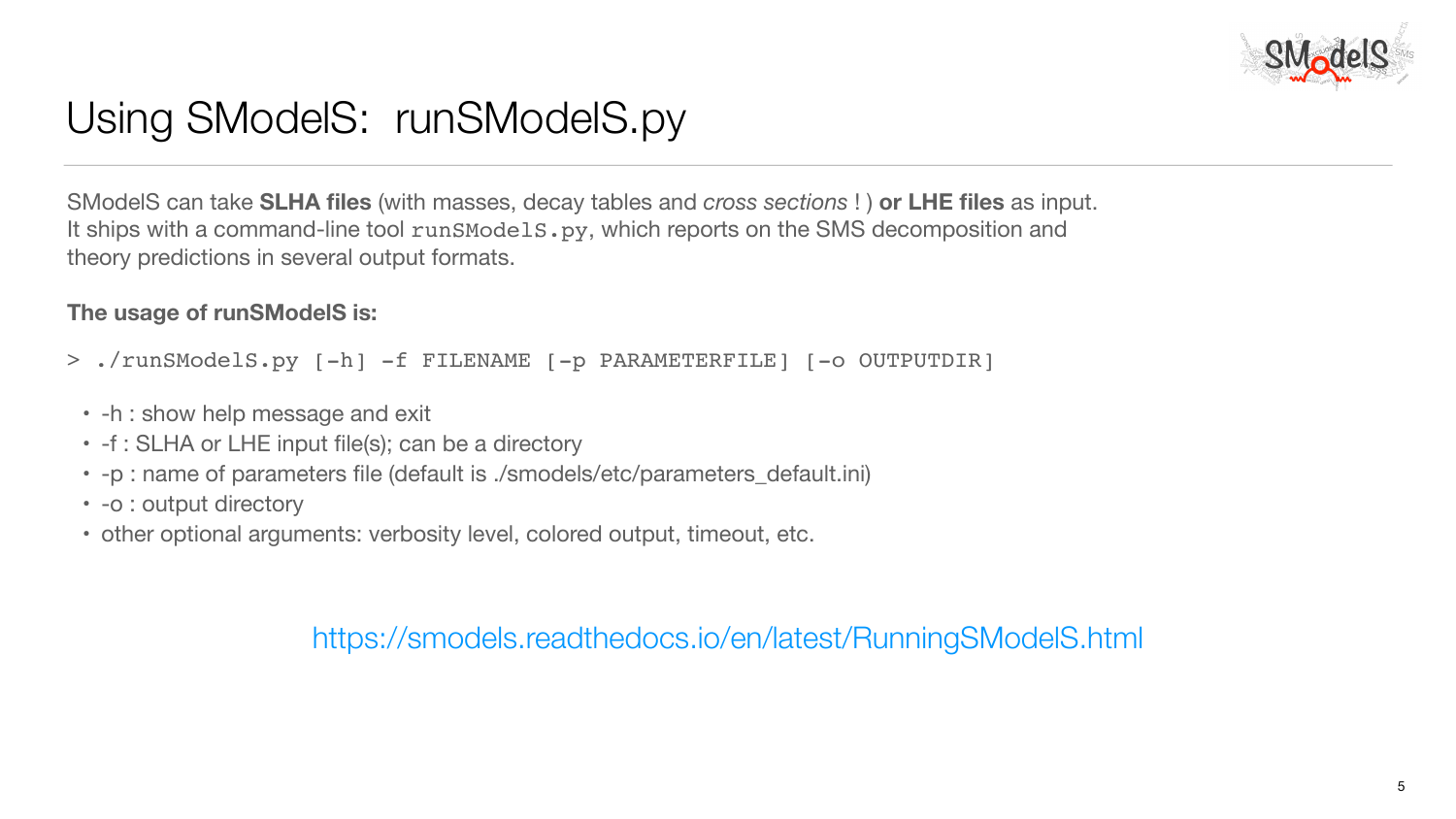### MSSM example



Input status: 1 Decomposition output status: 1 #decomposition was successful # Input File: inputFiles/slha/gluino\_squarks.slha […] # Database version: 1.2.4

#Analysis Sqrts Cond\_Violation Theory\_Value(fb) Exp\_limit(fb) r r\_expected

 ATLAS-SUSY-2016-07 1.30E+01 0.0 9.791E+00 1.270E+00 7.710E+00 9.151E+00 Signal Region: 5j\_Meff\_1600 Txnames: T1, T2, T5GQ, T5WW, T5ZZ, T6WW, TGQ Chi2, Likelihood = 2.577E+01 2.469E-09



 CMS-SUS-19-006 1.30E+01 0.0 1.169E+01 5.138E+00 2.274E+00 1.898E+00 Signal Region: (UL) Txnames: T2





> ./runSModelS.py -f inputFiles/slha/gluino\_squarks.slha -p parameters.ini -o results/.

Output file: gluino squarks.slha.smodels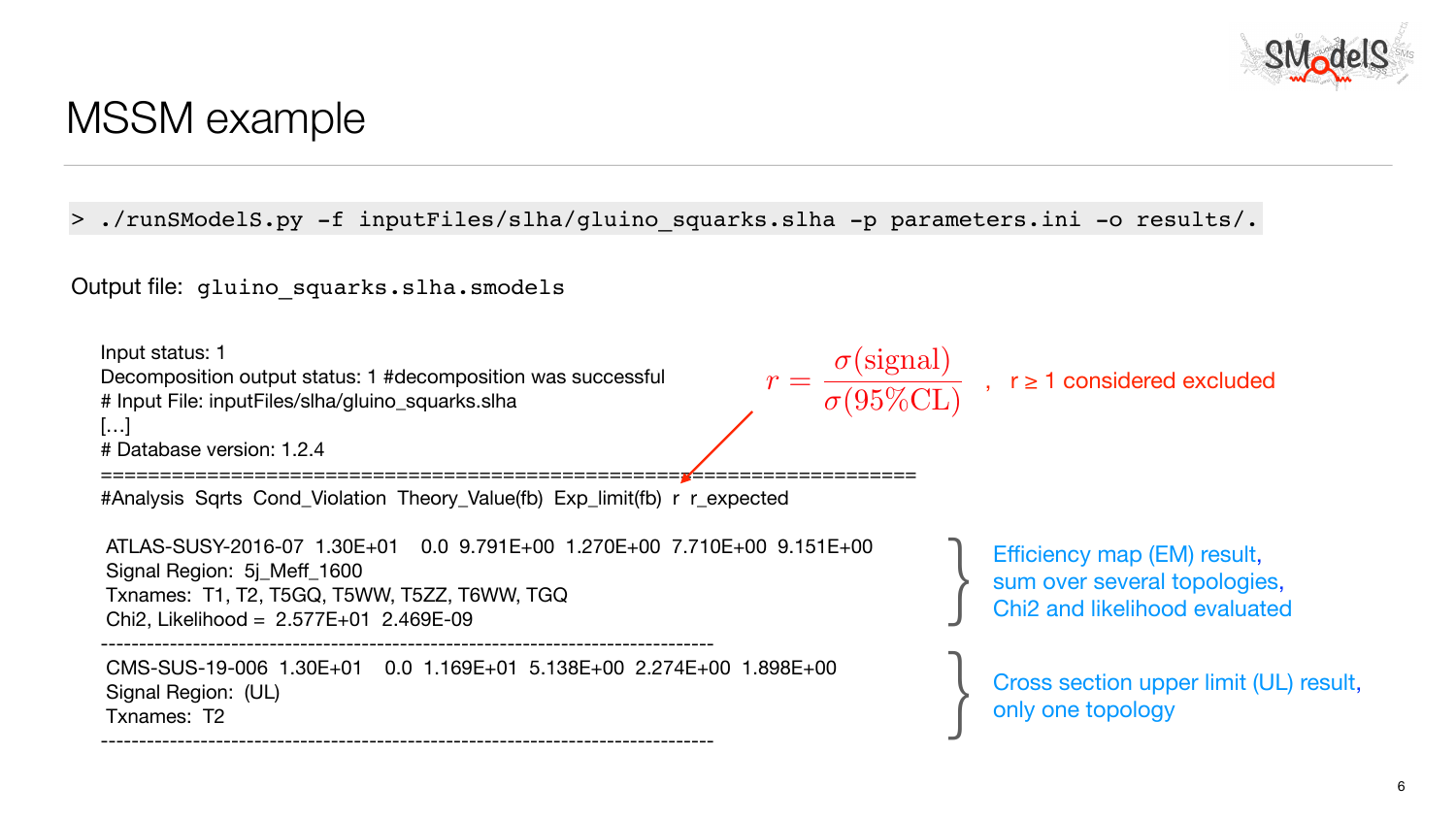### MSSM example (cont.)

[….]

The highest r value is  $= 7.709501308305477$ 

=============================================================

Total cross section considered (fb): 3.635E+03 Total missing topology cross section (fb): 2.838E+03 Total cross section where we are outside the mass grid (fb): 1.948E+02 Total cross section in long cascade decays (fb): 1.317E+03 Total cross section in decays with asymmetric branches (fb): 1.504E+03

Full information on unconstrained cross sections

=============================================================

Missing topologies with the highest cross sections (up to 10): Sqrts (TeV) Weight (fb) Element description 13.0 1.482E+02 # [[[jet],[W]],[[jet,jet],[W]]](MET,MET) 13.0 1.445E+02 # [[[jet,jet],[W]],[[jet],[jet,jet],[W]]](MET,MET) 13.0 1.047E+02 # [[[b,t],[W]],[[jet,jet],[W]]](MET,MET) […..]



> ./runSModelS.py -f inputFiles/slha/gluino\_squarks.slha -p parameters.ini -o results/.

Output file: gluino squarks.slha.smodels

Summary information

[Topologies not covered by the results in the database](https://smodels.readthedocs.io/en/stable/Coverage.html) ([SModelS bracket notation\)](https://smodels.readthedocs.io/en/stable/TheoryDefinitions.html)

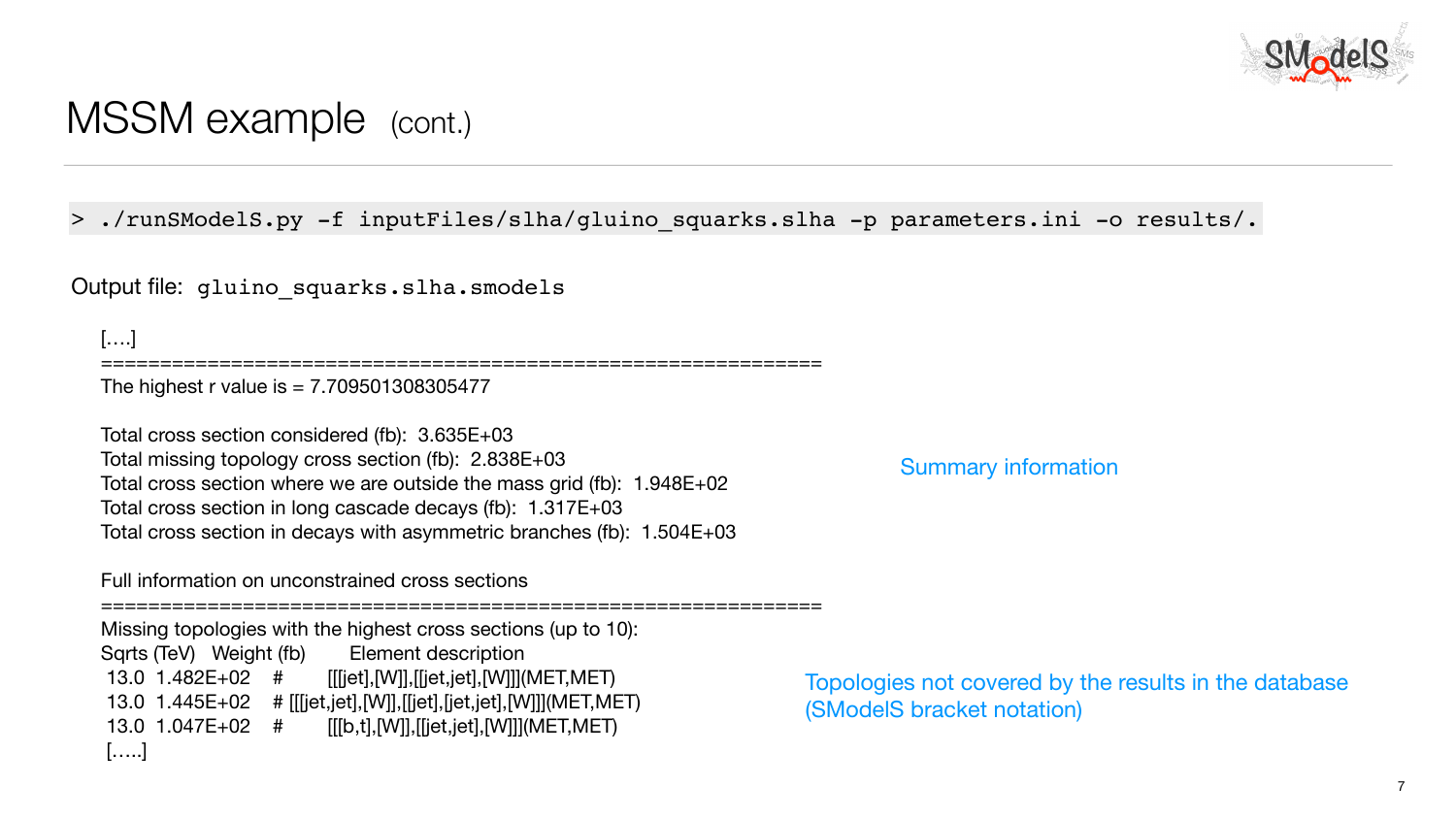## The parameters.ini file

The basic options and parameters used by runSModelS.py are defined in the parameters file. A commented example, including all available parameters together with short descriptions, is given in parameters. ini in the top-level directory.



<https://smodels.readthedocs.io/en/latest/RunningSModelS.html#the-parameters-file>



doInvisible = True ; Set True if invisible compression should be performed, False elsewise computeStatistics = True ; Set True to compute likelihood and chi2 for EM results, False elsewise testCoverage = True ; Set True if topologies not covered by experiments (missing topologies)

[options]  $checkInput = True$ ; Set True to check the input file for possible errors doCompress = True ; Set True if mass compression should be performed, False elsewise should be identified, False otherwise likelihood is available. False uses only best SR.

combineSRs = False ; Set True to combine signal regions when covariance matrix or pyhf JSON

v1.2.4 onwards, see presentation by G. Alguero

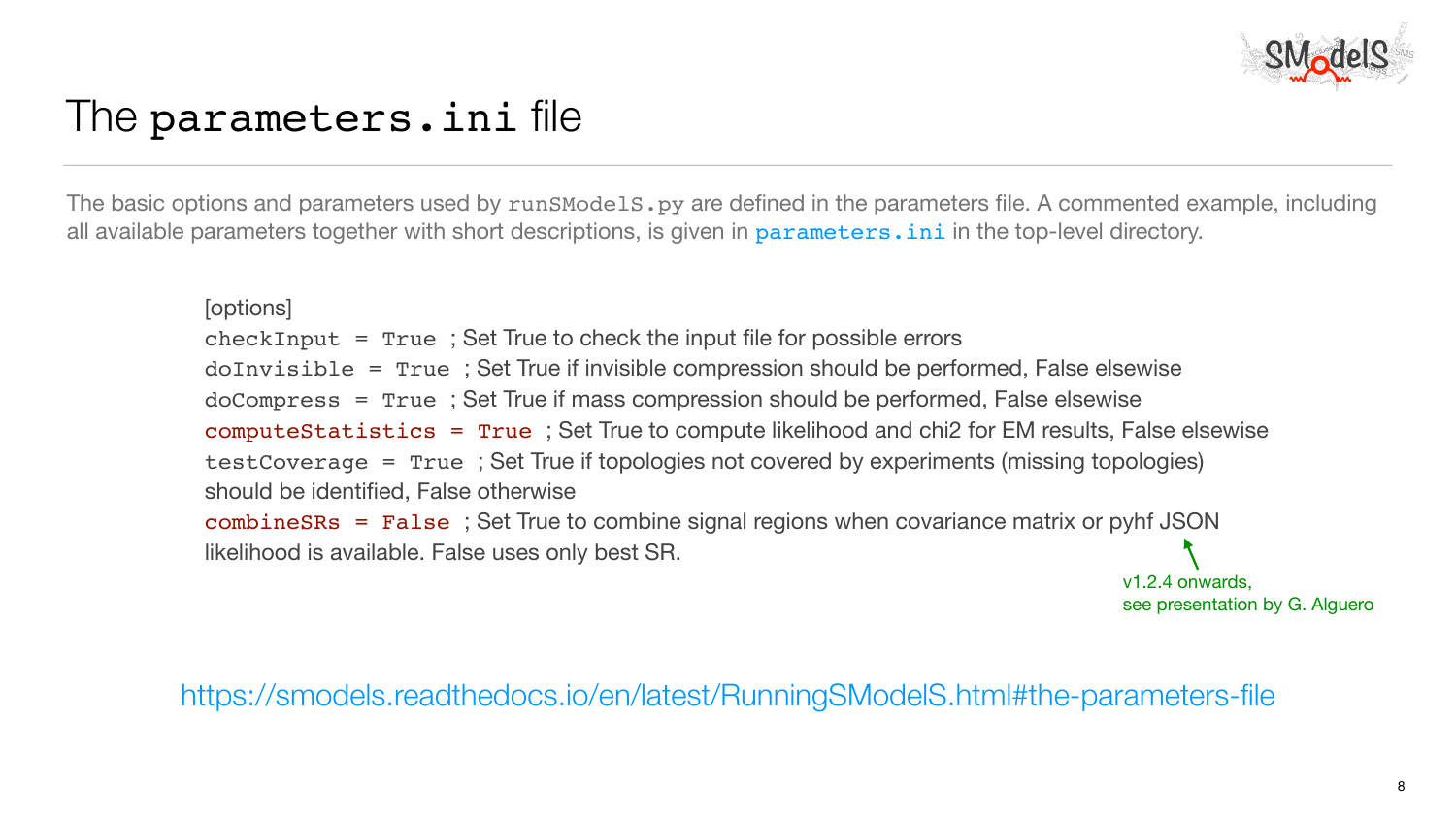## The parameters.ini file

The basic options and parameters used by runSModelS.py are defined in the parameters file. A commented example, including all available parameters together with short descriptions, is given in parameters. ini in the top-level directory.

```
[particles]
default is MSSM is the default.
# model=share.models.nmssm; path to the particles module for the NMSSM.
\sim - - - -
```


<https://smodels.readthedocs.io/en/latest/RunningSModelS.html#the-parameters-file>



model=share.models.mssm ; path to particles module that defines the list of R-even and R-odd particles. If omitted, we search in the current working directory, as well as "smodels/share/models";



```
[database]
path=official ; URL to the database pickle file (it will be downloaded)
#path=./smodels-database/ ; path to your local database (it will parsed and pickled)
```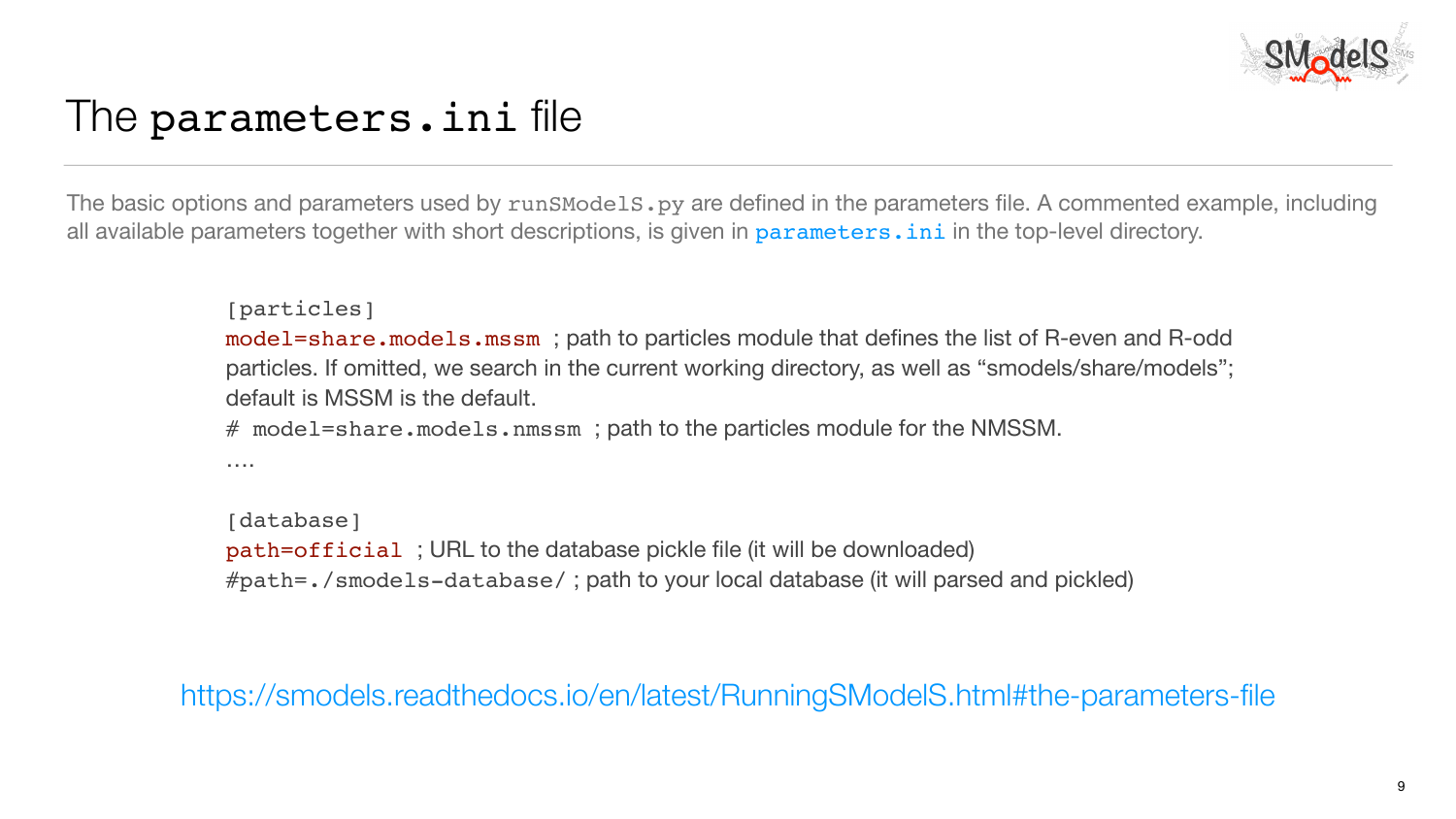## The parameters.ini file

The basic options and parameters used by runSModelS.py are defined in the parameters file. A commented example, including all available parameters together with short descriptions, is given in parameters. ini in the top-level directory.

10

<https://smodels.readthedocs.io/en/latest/RunningSModelS.html#the-parameters-file>



analyses = all ; Set all to use all analyses included in the database # to use only specific analyses, give a list of the names separated by comma # analyses = CMS-PAS-SUS-13-008, CMS-SUS-13-013, ATLAS-SUSY-2013-04 # Wildcards are understood as in shell-expansion of file names: \* ? [<list of letters>] # Filter centre-of-mass energy with suffix beginning with a colon, in unum-style, like :13\*TeV # Note that the asterisk in the suffix is not a wildcard.

….

[printer]

….

 $outputType = summary$ ; Define the output format(s) # available output formats: summary, stdout, log, python, xml, slha For detailed description of [each type of] output, see [OutputDescription](https://smodels.readthedocs.io/en/latest/OutputDescription.html#outputdescription) section in: the online manual.

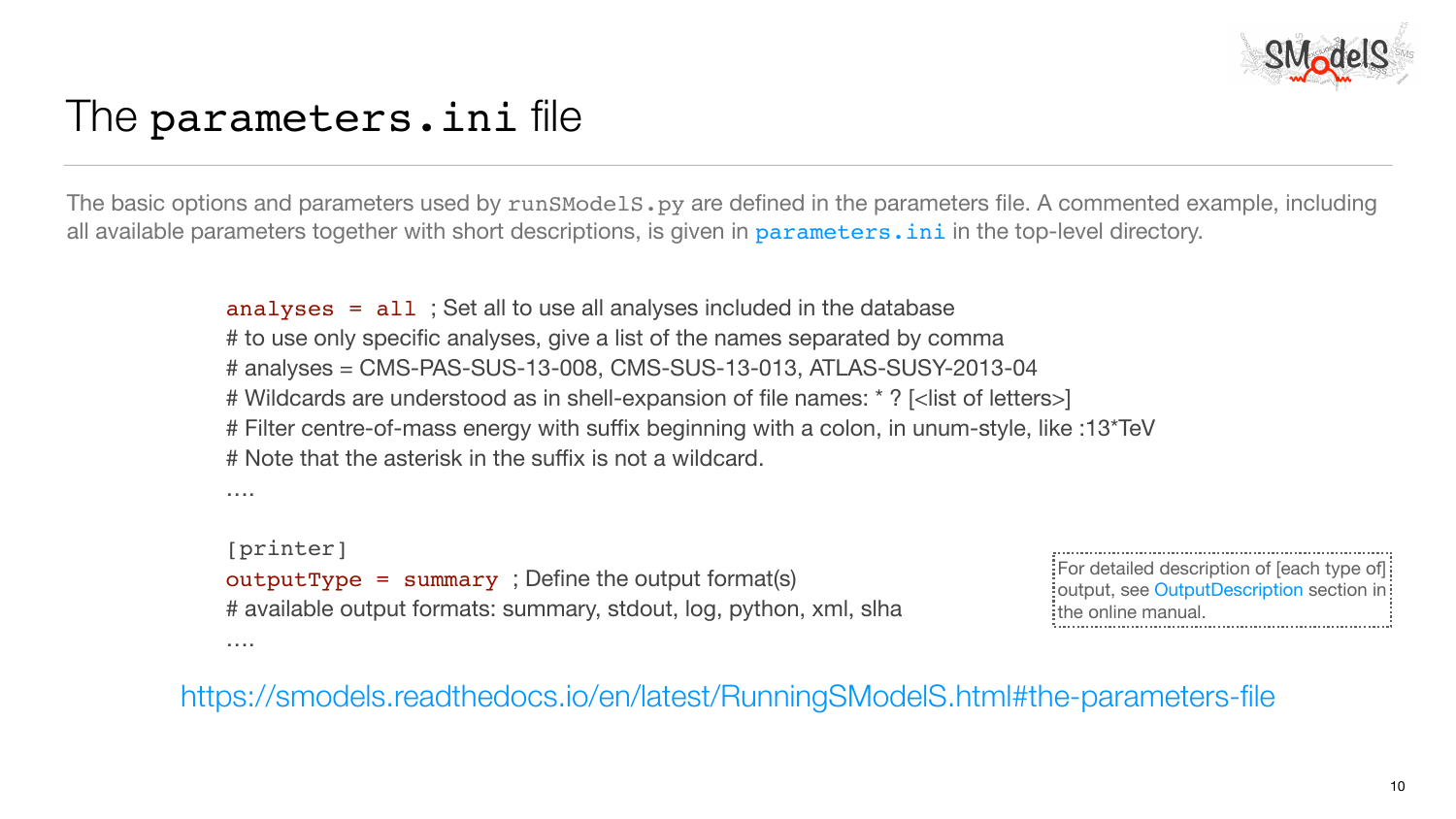### Exercise

- Run SModelS for the three SLHA files (simplified MSSM spectra) provided in the "testPoints" folder on Indico:
	- T6bbHH\_1400\_600\_60\_1400\_600\_60.slha
	- TChiWH\_750\_100\_750\_100.slha
	- TStauStau\_380\_61\_380\_61.slha
- Switch combineSRs = False  $\rightarrow$  True in the parameters file.
- What differences do you observe?



11

#Analysis Sqrts Cond\_Violation Theory\_Value(fb) Exp\_limit(fb) r r\_expected

combineSRs = False

--------------------------------------------------------------------------------

 ATLAS-SUSY-2018-31 1.30E+01 0.0 2.693E-02 3.680E-02 7.319E-01 6.053E-01 Signal Region: SRA\_H Txnames: T6bbHH Chi2, Likelihood = 3.621E+00 1.167E-02

combineSRs = True

--------------------------------------------------------------------------------

 ATLAS-SUSY-2018-31 1.30E+01 0.0 6.176E-02 6.269E-02 9.852E-01 7.641E-01 Signal Region: (combined) Txnames: T6bbHH Chi2, Likelihood = 3.314E-01 8.239E-22



T6bbHH\_1400\_600\_60\_1400\_600\_60.slha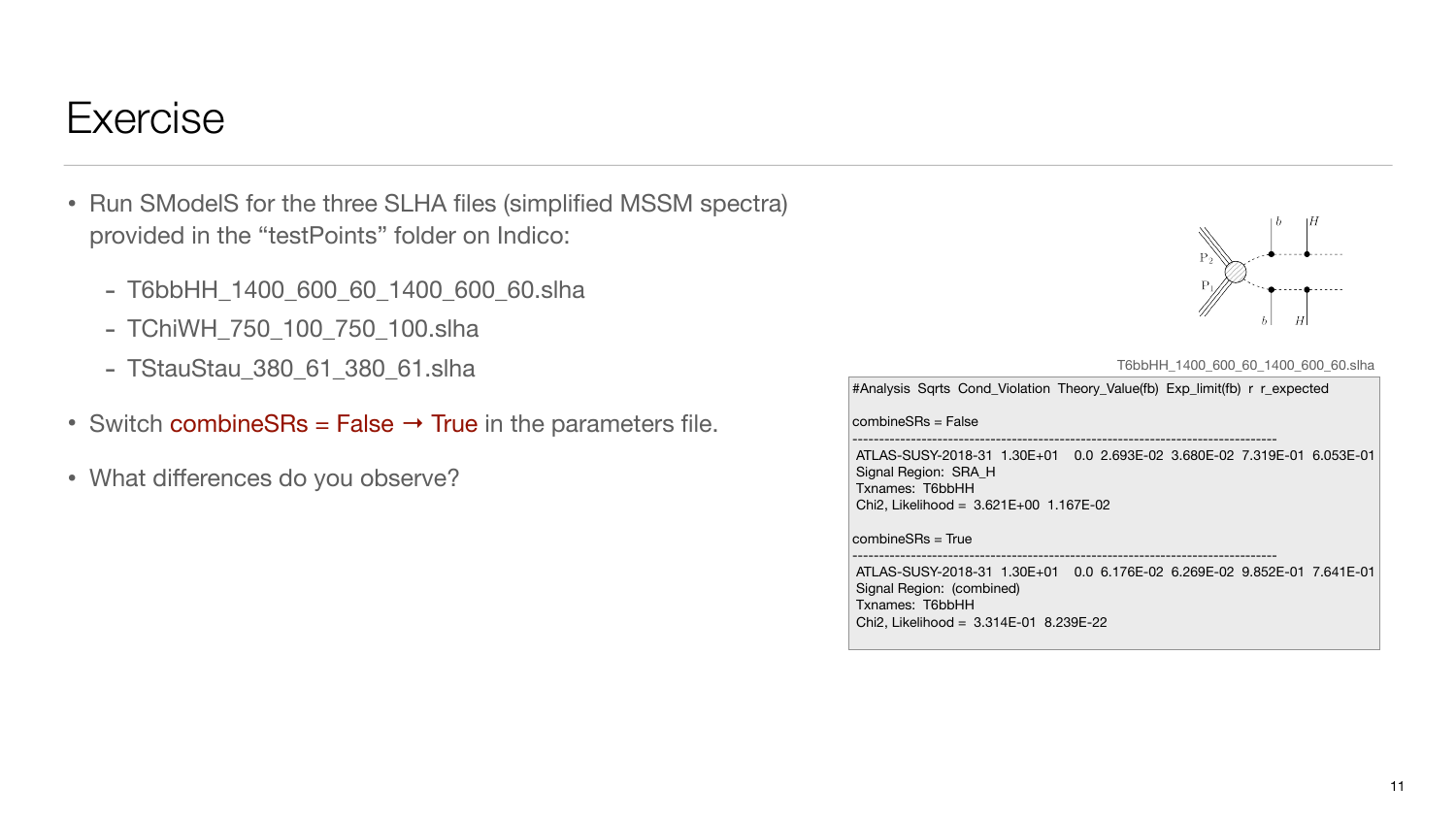# Non-SUSY example: Inert Doublet Model (IDM)

- ► set model=share.models.idm in parameters.ini file
- 





```
 CMS-SUS-17-004 1.30E+01 0.0 8.062E+00 3.103E+02 2.598E-02 N/A
 Signal Region: (UL)
 Txnames: TChiWZ
[…]
--------------------------------------------------------------------------------
                                                            r = \sigma_{signal}/\sigma_{excluded}
```

```
ATLAS-SUSY-2018-06 1.30E+01  0.0 8.062E+00  4.418E+02  1.825E-02  2.7
 Signal Region: (UL)
 Txnames: TChiWZ
[…]
                                                     expected limits are at
```
Decomposition output status: 1 #decomposition was successful # Input File: inputFiles/slha/idm\_example.slha […] =================================================================== #Analysis Sqrts Cond\_Violation Theory\_Value(fb) Exp\_limit(fb) r r\_expected

‣ output: ./results/idm\_example.slha.smodels





The highest r value is  $= 0.02598365353065823$ 

```
--------------------------------------------------------------------------------
 ATLAS-SUSY-2016-24 1.30E+01 0.0 1.999E-03 1.300E-01 1.538E-02 1.234E-02
 Signal Region: SR2-int
 Txnames: TChiWZ
 Chi2, Likelihood = 4.904E-01 3.208E-02
[…]
                                                          efficiency map result
```

| <b>09E-02</b><br>vailable | Total cross section considered (fb): 6.104E+01<br>Total missing topology cross section (fb): 4.795E+01<br>Total cross section where we are outside the mass grid (fb): 0.000E+00<br>Total cross section in long cascade decays (fb): 0.000E+00<br>Total cross section in decays with asymmetric branches (fb): 4.795E+01 |
|---------------------------|--------------------------------------------------------------------------------------------------------------------------------------------------------------------------------------------------------------------------------------------------------------------------------------------------------------------------|
|                           | Full information on unconstrained cross sections                                                                                                                                                                                                                                                                         |
| 34E-02                    | Missing topologies with the highest cross sections (up to 10):<br>Sqrts (TeV) Weight (fb)<br><b>Element description</b><br>13.0 2.807E+01<br>#<br>13.0 1.988E+01<br>$\left[\right],\left[\right[\right]\left[\right]\left[\right]\left(\right.\mathsf{MET},\mathsf{MET}\right)$<br>#                                     |

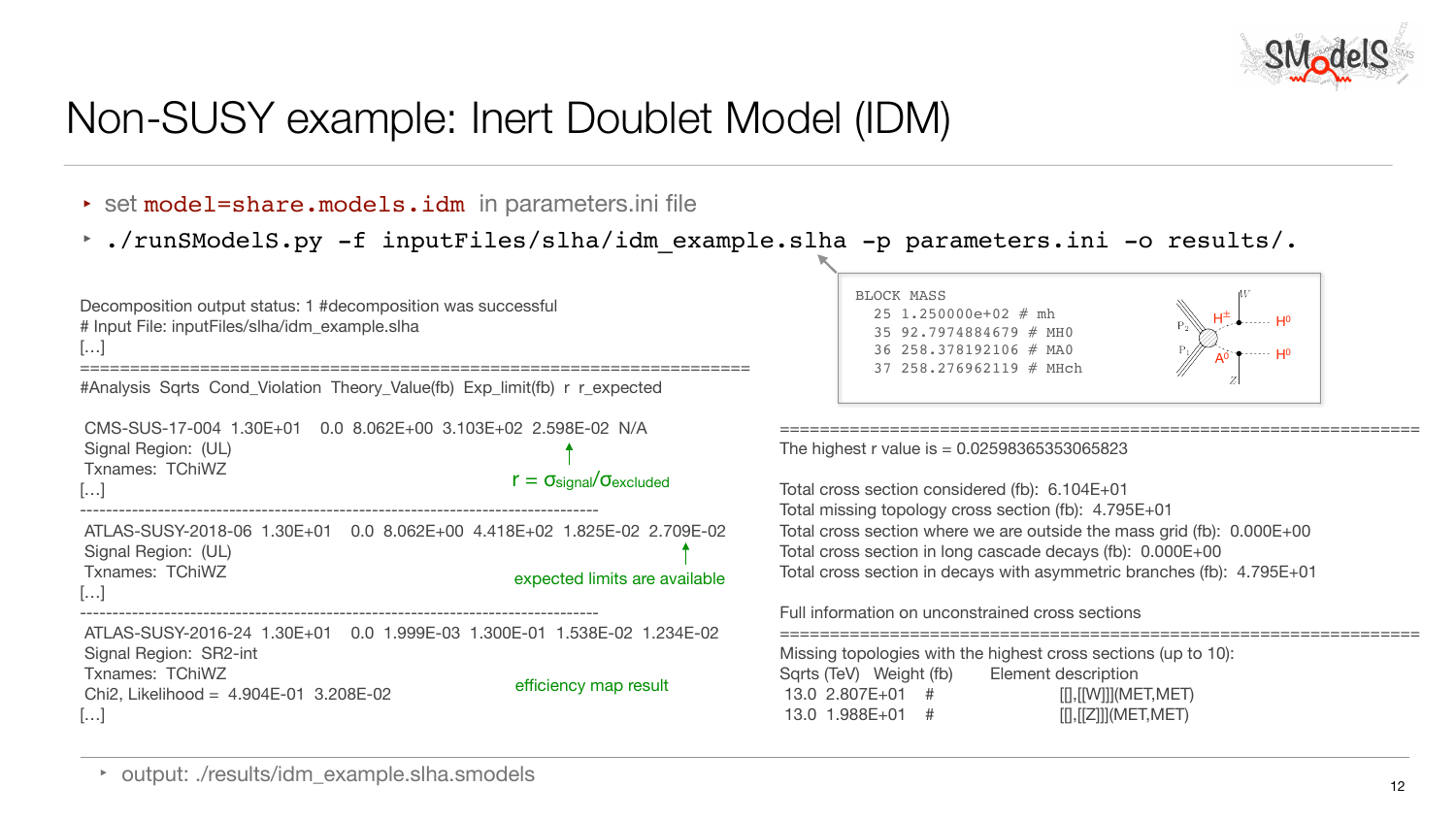# Non-SUSY example: Inert Doublet Model (IDM)

- $\rightarrow$  set model=share.models.idm in parameters.ini file
- 





```
 CMS-PAS-EXO-16-036 1.30E+01 0.0 3.092E+01 6.240E-01 4.955E+01 7.091E+01
 Signal Region: c000
 Txnames: THSCPM1b, THSCPM2b
Chi2, Likelihood = 6.602E+02 4.190E-145
```
Decomposition output status: 1 #decomposition was successful # Input File: inputFiles/slha/idm\_longLived.slha [….]

```
#Analysis Sqrts Cond_Violation Theory_Value(fb) Exp_limit(fb) r r_expected
```
--------------------------------------------------------------------------------



```
 CMS-EXO-13-006 8.00E+00 0.0 2.053E+01 1.020E+00 2.013E+01 1.884E+01
 Signal Region: c000
 Txnames: THSCPM1b, THSCPM2b
 Chi2, Likelihood = 2.905E+01 1.337E-09
[….]
```
=====================================================================

```
The highest r value is = 49.54788699262764
```
Total cross section considered (fb): 1.128E+02 [….]

‣ output: ./results/idm\_longLived.slha.smodels



(HSCP,HSCP)



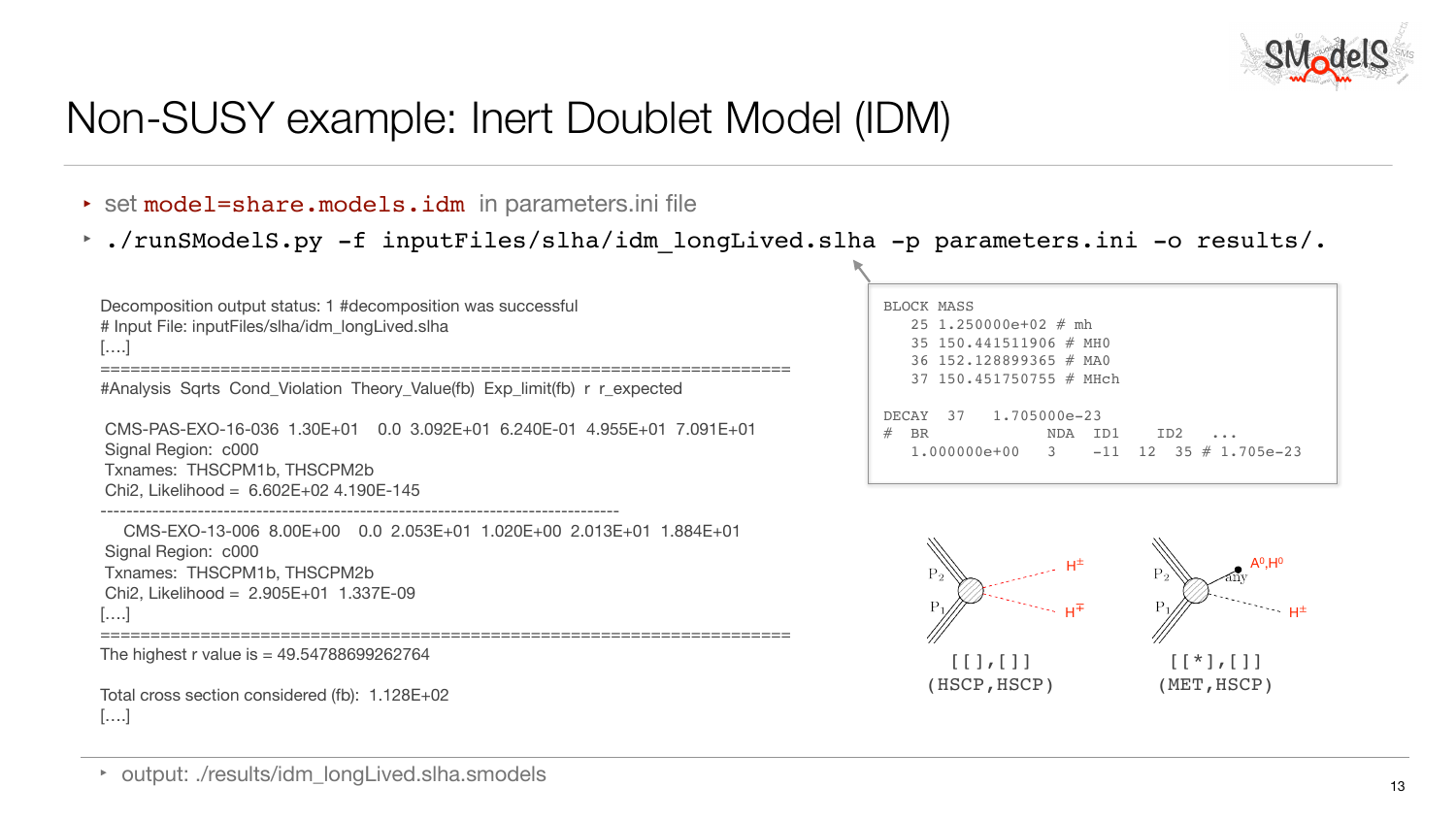# Including other models — the particles module

- SModelS includes predefined model files for the MSSM, NMSSM, MDGSSM and the IDM (stored in smodels/share/models/).
- To include a new model, it suffices to specify the particle content in an analogous model file, defining which states are  $Z_2$ -even ( $r$ Even block) and which are  $Z_2$ -odd ( $r$ Odd block).
- For the odd states, the quantum numbers need to be specified as well (qNumbers block). Format:

• micrOMEGAs automatically writes the respective particles.py file for any new model to be used with SModelS (and also writes the decay blocks and cross sections, see slide 15)



PDG: [spin\*2, electrical charge\*3, color dimension]

14

$$
rEven = \{ 25 : "higgs", 23 : "Z", 22 : "photon", 24 : "W+", \n [...] \}
$$
\n
$$
rOdd = \{ 35 : "HO", 35 : "HO", 36 : "AO", 36 : "AO", 37 : "H+", 37 : "H+", 37 : "H-" \}
$$
\n
$$
qNumbers = \{ 35:[0,0,1], 36:[0,0,1], 36:[0,0,1], 37:[0,3,1], 37:[0,3,1], 37:[0,3,1], 38
$$

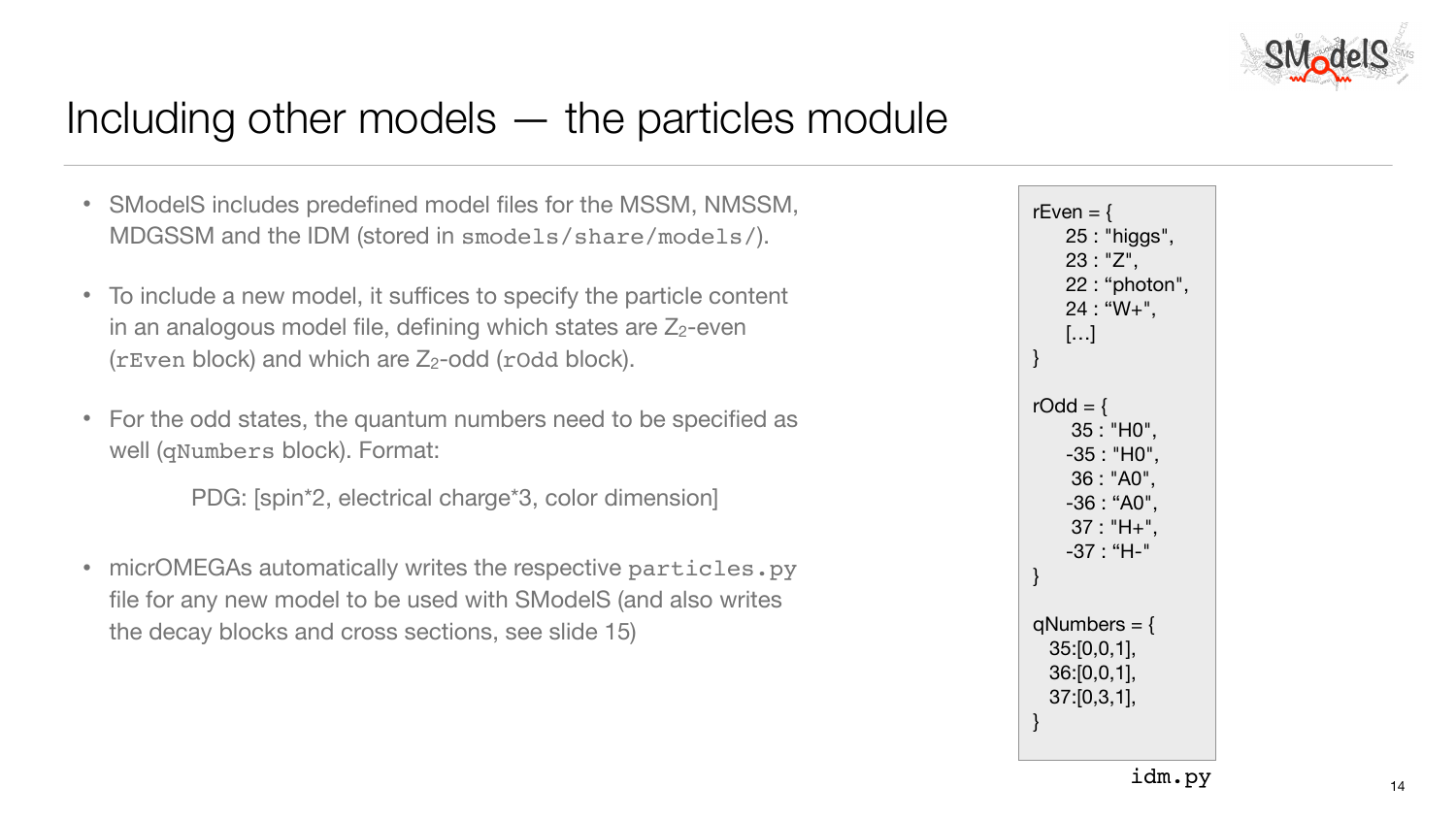# SModelS as a python library — your own code

• Users more familiar with Python and the SModelS language may prefer to write their own main program.

- Step-by-step explanations: [RunningSModelS.html#example-py](https://smodels.readthedocs.io/en/latest/RunningSModelS.html#example-py)
- Online tutorial from [PyHEP2020](https://indico.cern.ch/event/882824/) conference: [jupyter notebook](https://github.com/SModelS/pyhep2020) and [youtube video](https://www.youtube.com/watch?v=QnUtehNfd-w) !



A simple example code for this purpose is provided in [Example.py](https://smodels.readthedocs.io/en/latest/RunningSModelS.html#example-py) on the top-level directory.

15

from smodels import particlesLoader from smodels.theory import slhaDecomposer, lheDecomposer from smodels.tools.physicsUnits import fb, GeV, TeV from smodels.theory.theoryPrediction import theoryPredictionsFor from smodels.experiment.databaseObj import Database from smodels.tools import coverage from smodels.tools.smodelsLogging import setLogLevel setLogLevel("info")

[…]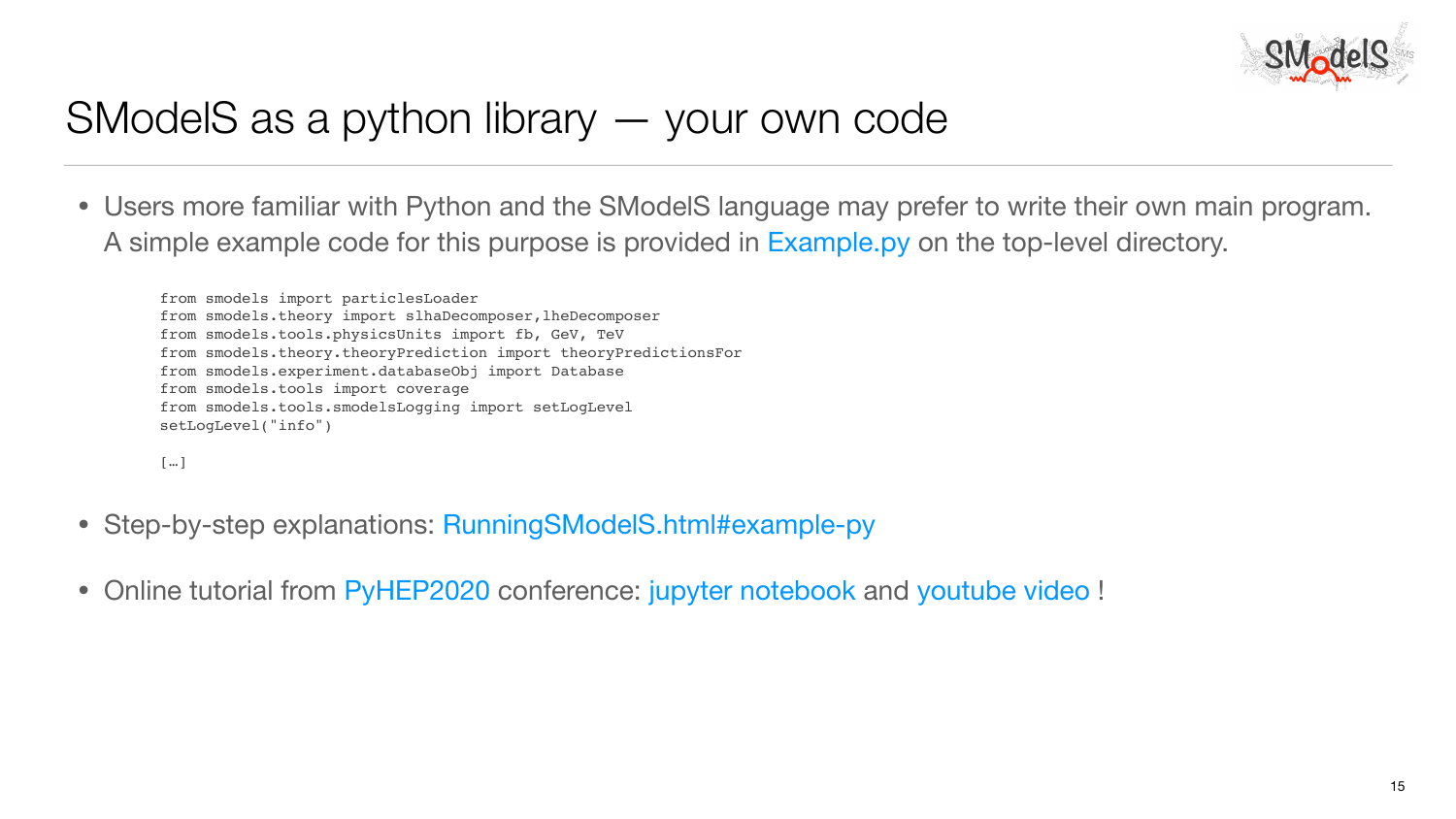### SModelS Tools

[smodelsTools.py](https://smodels.readthedocs.io/en/stable/SModelSTools.html) provides a number of convenient applications for the user:

- **[xseccomputer](https://smodels.readthedocs.io/en/stable/SModelSTools.html#xseccalc)** : a [cross section calculator](https://smodels.readthedocs.io/en/stable/SModelSTools.html#xseccalc) (for MSSM particles) based on Pythia and NLLfast,
- **[slhachecker](https://smodels.readthedocs.io/en/stable/SModelSTools.html#filechecks)** and **[lhechecker](https://smodels.readthedocs.io/en/stable/SModelSTools.html#filechecks)** : to check SLHA or LHE input files for completeness and sanity,
- **[database-browser](https://smodels.readthedocs.io/en/stable/SModelSTools.html#databasebrowser)** : for easy direct access to the [database](https://smodels.readthedocs.io/en/stable/DatabaseDefinitions.html#database) of experimental results,
- **[interactive-plots](https://smodels.readthedocs.io/en/stable/SModelSTools.html#interactiveplots)** : a plotting tool to make [interactive plots](https://smodels.readthedocs.io/en/stable/SModelSTools.html#interactiveplots) based on [plotly.](https://plot.ly/python/)

Other useful functionalities provided through smodelsTools.py:

- **[fixpermissions](https://smodels.readthedocs.io/en/stable/SModelSTools.html#permissionsfixer)** : to fix a problem with file permissions for the cross section computers in system-wide installs,
- **[toolbox](https://smodels.readthedocs.io/en/stable/SModelSTools.html#toolbox)** : to quickly show the state of the external tools.

16

<https://smodels.readthedocs.io/en/stable/SModelSTools.html>



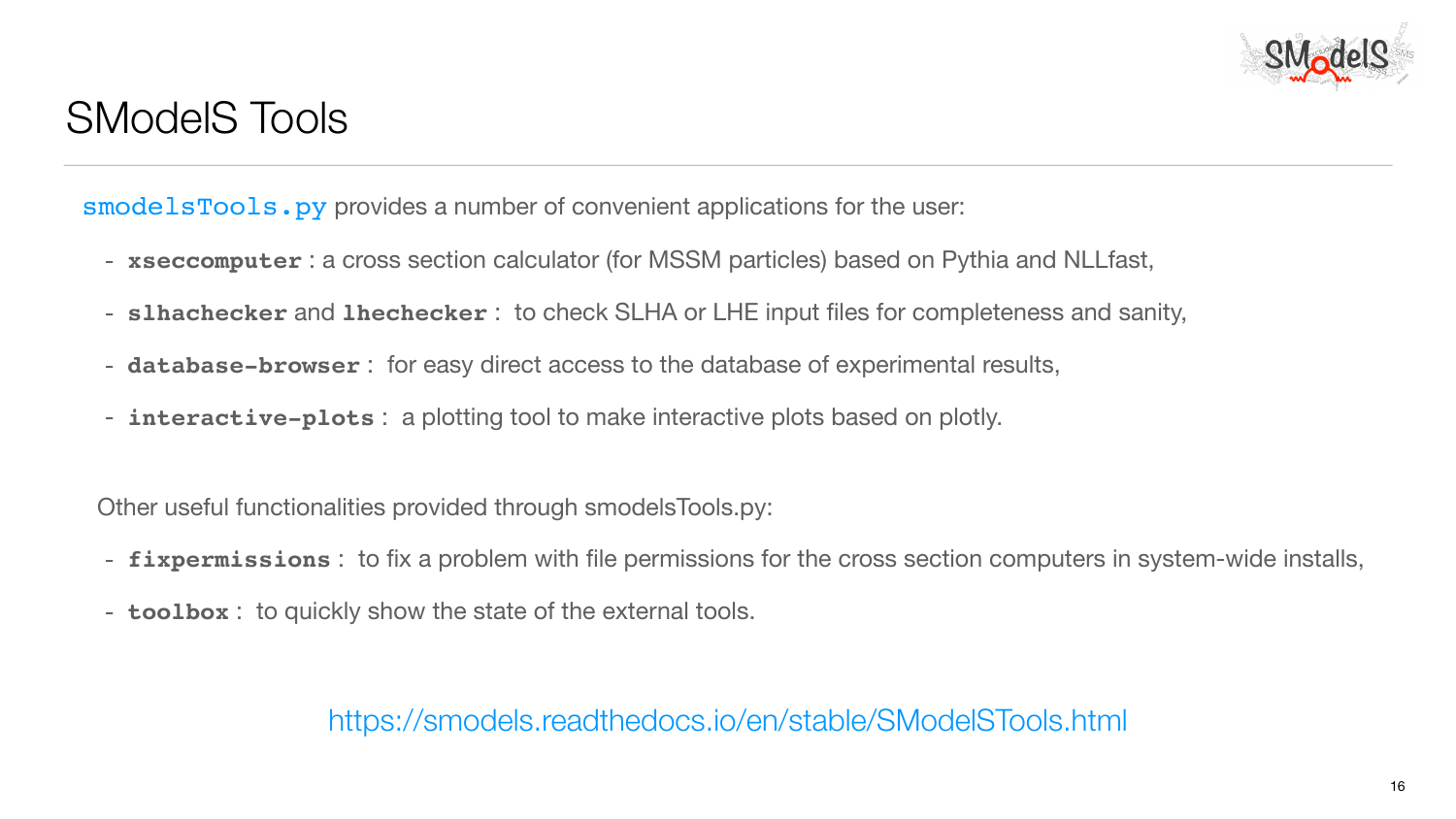# Interface from micrOMEGAs

micrOMEGAs has, since its version 4.3, an interface to SModelS which **automatically writes** for any model:

- the parameter point under investigation
- the model for SModelS

• an **SLHA-type input file for SModelS**, smodels.in, containing the *mass spectrum, decay tables and production cross sections* (!) for • the **particles.py** file defining the `even' and `odd' particle content of The **output** is written in SLHA format to smodels.in.smodelsslha, (or an alternative name selected by the user). #define SMODELS […] #ifdef SMODELS { int result=0; double Rvalue=0; char analysis[30]={ $}$ , topology[30]={ $}$ ; int LHCrun=LHC8|LHC13; #include "../include/SMODELS.inc" } #endif

SModelS parameters are set in micromegasInterfaceParams.ini in micromegas' include folder.

Detailed description in arXiv:1606.03834<br>(see also the manual in micrOMEGAs' man/ folder)







main.c